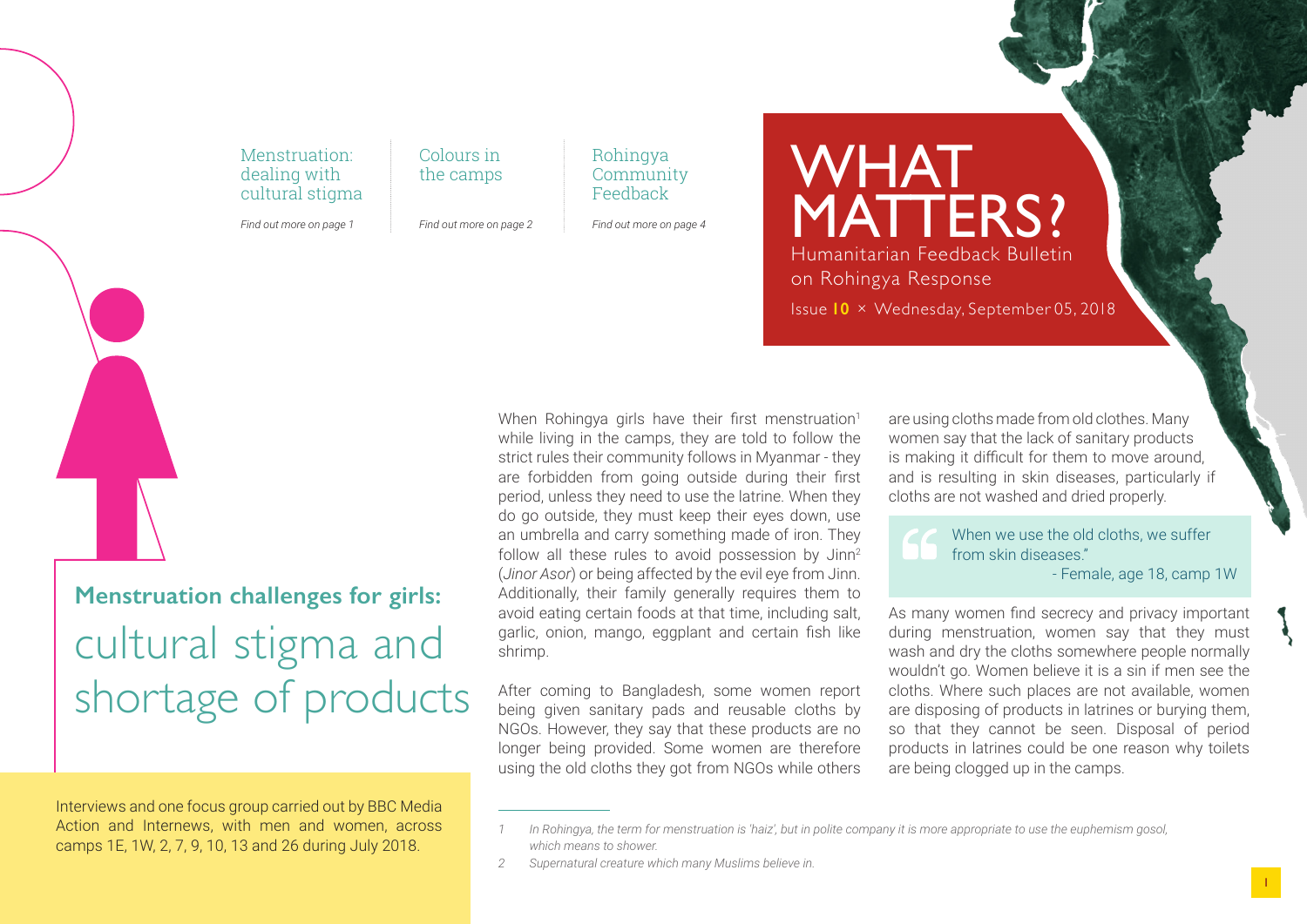Knowledge about the health care support available during menstruation is not high among Rohingya women. During menstruation, when women have back pain or abdominal pain, some of them report going to NGO hospitals to get painkillers, though some of them perceive menstruation as natural process and don't think that going to the doctor is necessary. Some women report drinking *pani pora*<sup>3</sup> brought from a *Moulovi*<sup>4</sup> if they have pain, even if they can afford to go to a doctor.

Women say that they usually don't discuss menstruation with their husbands, unless they need pain medication. Girls report never discussing menstruation with their fathers. Consequently, men don't know what kind of problems women are facing and what their specific needs are in the camps. They perceive menstruation as a female issue and believe that women should hide that they are having their period, as it is seen as a matter of shame.

It is a female issue, men don't need to do anything to help women."

- Male, age 50, camp 7

Men's ignorance about this issue and the pervading cultural stigma associated with open discussion about menstruation appears to therefore be a barrier to women in Rohingya society obtaining effective health care during menstruation.

*3 Water blown on after reciting verse from Quran*

*4 Religious scholar*

# Colours in the camps

Kutupalong may seem a dusty brown from afar, but just a short walk in its winding paths leads to a kaleidoscope of colours. Blue lungis and black burkas mingle with the bright tarpaulins and umbrellas plastered with logos. And as with all communication, when we use colour, we need to understand how it will be understood by the community as the Rohingya identity comes in many shades.

### **Colour names**

Many colour names in Rohingya are similar to Chittagonian and Bangla. The word for red – *lal* – is the same in all three languages, and the word for black is also very similar (*kalo* in Bangla, *hala* in Chittagonian and Rohingya). But for other colours, the names are taken from the world around them. Just like in English the name for orange, or violet were inspired by nature, people will use descriptive words to name the colour. For example, people will call yellow "*oliddha*" or "*zinya fulor rong*" (the colour of a gourd flower). The various shades of green are called 'leaf colour' (*fatha rong*) or 'parrot colour' (*thutha rong*).

### **Communicating with colours**

Colours play a practical role in the interaction between humanitarian organisations and the Rohingya community. Taking these cultural and linguistic concepts into consideration can help the communities communicate better with each other.

For example, to express "danger" or "warning" on a poster or sign, the Rohingya community is slowly adopting a red front-facing palm of a hand. However, if the colour changes, so does the meaning. The same palm symbol in white means "clean hand" to the community.



Medicine is another area where colours can be used to better communicate with the community. Birth control pills distributed in the camps are in red blister packs (*lal fatha dhabai*), so Rohingya women often associate medicine in similar packets with birth control pills. Any brown or dark coloured tablets are associated with iron supplement tablets, which are called *metta bori* (literally 'earthen tablet'). Since the community already associates certain colours with specific medication or ailments, it is important explain any prescribed medication clearly to avoid confusion or assumptions.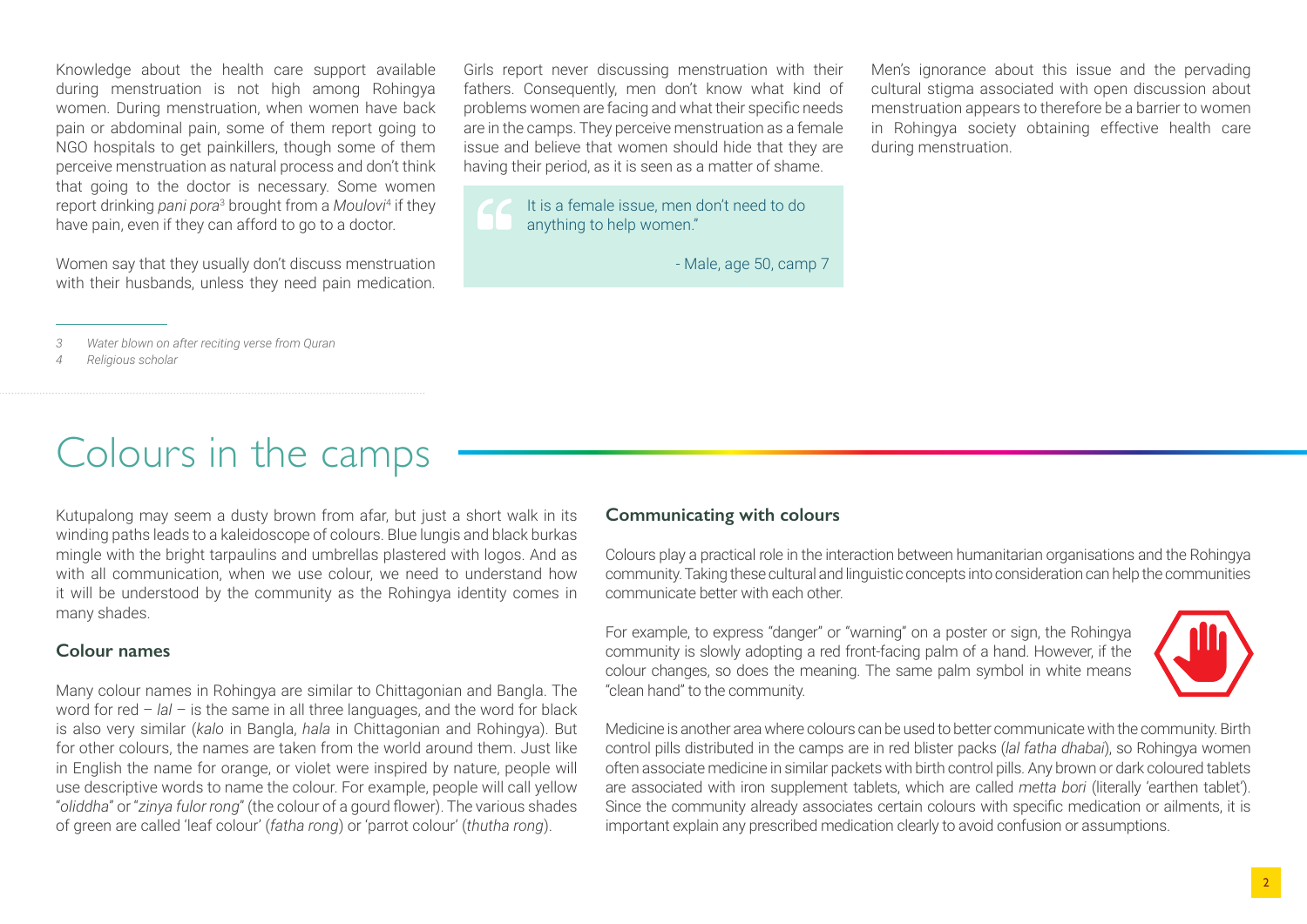### **Colours and symbolism**

Colours and their associated symbolism can be radically different from culture to culture – go a shade darker or lighter and good luck can very easily change into extreme danger. But cultures also share colour symbolisms. Many South Asian communities see white as a colour of purity. Rohingya people also have this notion in their culture. Elderly mosque-going men often wear white to show their religiosity and piety. Women mostly wear black burkas because black is often seen as the colour of privacy. Like Western societies, red is also associated with danger and threat in the Rohingya community. Older people in the community also prefer not to wear red or similarly bright colours, because it is seen as impure.

### **Flags in the camps**

It's hard to go a few meters in the camps without seeing a flag. These are used for various purposes, from demarcating camp boundaries to identifying specific services and centres. The Bangladeshi flag, flown near government and military spaces, is called "red and green flag" (*lal ar ail rongor bota*). The bright pink BRAC flags (and vests) are hard to miss in the camps, though knowing how to say 'bright' (*zolzoilla*) and pink (*gulafi*) may still come in handy. During the cyclone season, the Cyclone Preparedness Program (CPP) introduced the square red and black flag (*lal ar hala rongor bota*) warning system. During vaccination campaigns in Bangladesh, participating health centers usually fly a small yellow flag with an image of a baby. Bangladeshis often call it the *moni potheka* (baby flag), but the Rohingyas started calling it *oliddha bota* (yellow flag).

### **Colour of identity**

For a community with low literacy, colours can be a useful tool to differentiate between important documents. Using distinct colours for specific services and documents may be helpful for those who are not literate.

In recent years, Rohingya communities have been exposed to various identity documents. For the longest time, the Rohingya community was given a green coloured identification card, which they called *ail kaat* (green card). With this card, they were able to travel more freely within Myanmar. However, after the events of 2012 in Myanmar and the subsequent marginalisation of the Rohingya community, they were given a white card (*dhola kaat*). With this new card, they were not allowed to travel freely or receive certain services. When it comes to any identification documents, aid organisations should be aware that some people in the community still associate these white cards with Myanmar's military crackdown.

After coming to Bangladesh, the Rohingya community were introduced to a new set of cards with different colours and meanings. When the registered refugees arrived in the early 1990s, they were given two cards, one coloured white and the other pink; both were used for family identification. However, the pink card (*lal kaat*, which actually means 'red card') was seen as more important. These cards are now defunct, though the community still keeps them secure. Amongst the new Rohingya community, information about shelters and location are written on a yellow card, which the community has started calling *oliddha kaat*.

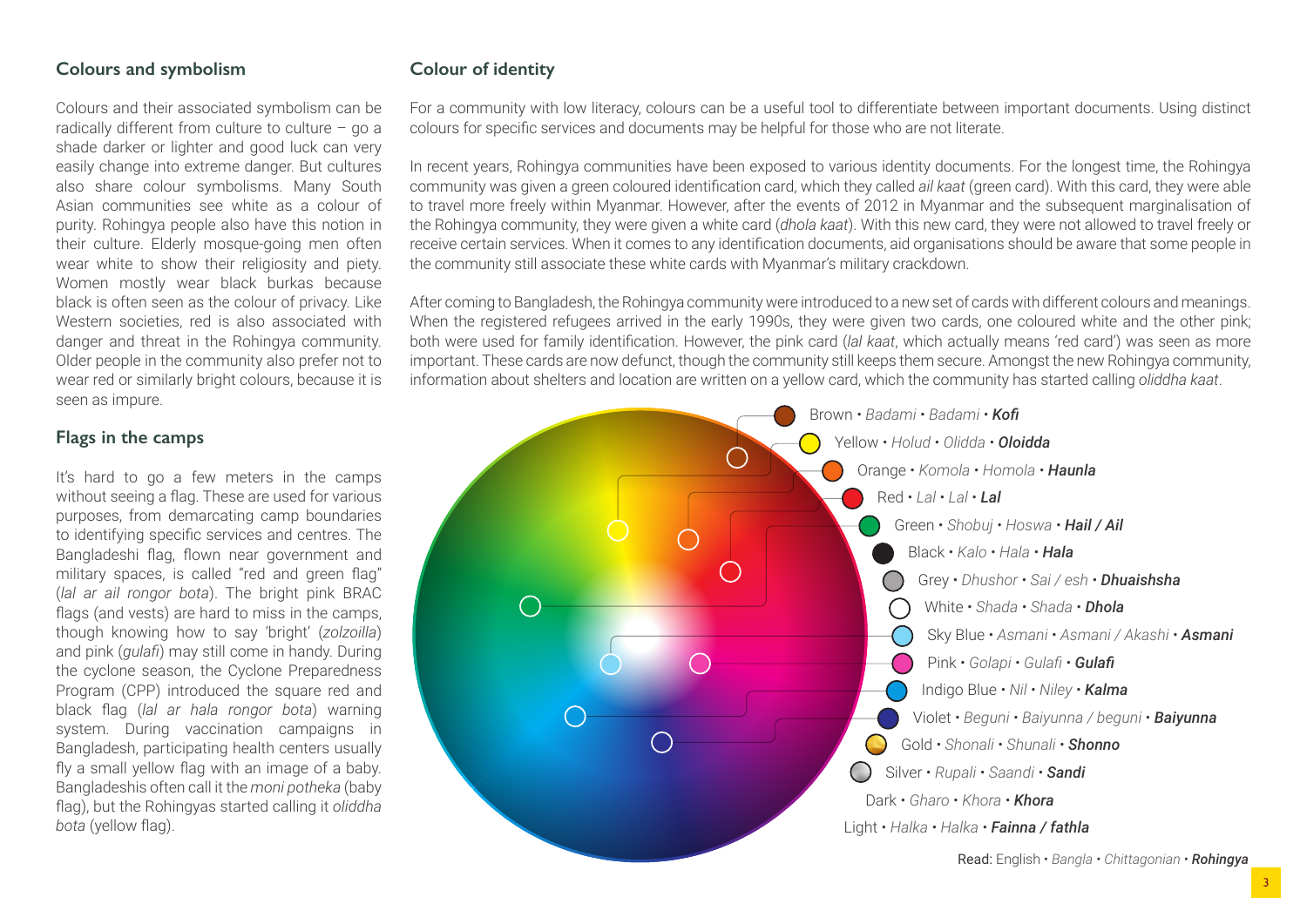## **Rohingya Community Feedback –** situation in Rakhine State, Food Card, Hospitals and Monsoon

This analysis is based on feedback that has been collected on a daily basis by 18 Internews community correspondents, and one feedback manager. In total, 708 interactions have been analysed to present the significant concerns and questions of the Rohingya community. The feedback is documented in Rohingya, Burmese and Chittagonian.

### **Internews**

 $\Box$  July 1<sup>st</sup> – August 15<sup>th</sup> 2018

| Total<br>Feedback |     |     |
|-------------------|-----|-----|
| 708               | 428 | 280 |

### **Situation in Rakhine State**

We have heard that places that belong to Rohingya people have been taken away by the government of Burma after they [the Rohingya people] arrived in Bangladesh [...]. We have heard about it from the people who are still in Burma. That is why we are deeply concerned about how we can go back to Burma."

- Man, 55, camp 1E

We were born here in Bangladesh, we are now 19, 18 and 23 years old. We have heard from our parents that all the land that belonged to them has been taken away by the government of Burma. When we hear such things, we don't feel like going there ever"

### - Woman, 23, camp 2E

One of the leading topics in the last two months has been concerns about land and property that the Rohingya community left behind in Myanmar. These concerns have come up in connection with the recently signed MOU and the UNHCR verification process. Some community members share that they not only (and most importantly) have lost family members, but also land, houses, domestic animals, cash and other valuables. While they know that many of the properties were destroyed and cannot be restored, community members are keen to know about the status of the land they used to live on. Many community members are worried that everything they owned was taken away by the government of Myanmar and other Rakhine people. Therefore, there are many requests for information on the status of Rakhine state and the land that Rohingya people left behind. Meanwhile, some of the Rohingya people who came to Bangladesh in early 1990 and in 2012 are doubtful that repatriation will happen at all and do not want to go back to Myanmar.

### *R* Food

Why didn't we get food cards? The people in Modhurchara got them. Why didn't we get it? We are really suffering a lot, we can't buy anything that we really want."

- Woman, 35, camp 1W

The rice we are receiving recently is very bad. It gets softer right after we cook it and smells bad. If the proper amount of water is not used to cook this rice, it gets spoiled very easily. My children do not want to eat the rice when it gets bad and smelly. I haven't told this to anyone, because I don't know where to go and complain about it. A neighbour told me to go to [agency's] office, but I don't know where that is. If an NGO supported us, it would be very helpful. What kind of support? If they can tell us where to go and what to do about this issue, that would be very good."

- Man, 46, camp 1E

Concerns related to food have been a dominant theme in all feedback collected by Internews since April 2018. Previously, a lot of food-related feedback focused on related to concerns about not having enough food, the need for food diversity and accessibility of food distributions. However, in the last two months a lot of the feedback on food relates to two key issues: difficulties in updating food cards when a new family member is born, or somebody marries;. and the quality of rice that community members receive, which the community says has been of a lower standard in the last two months.